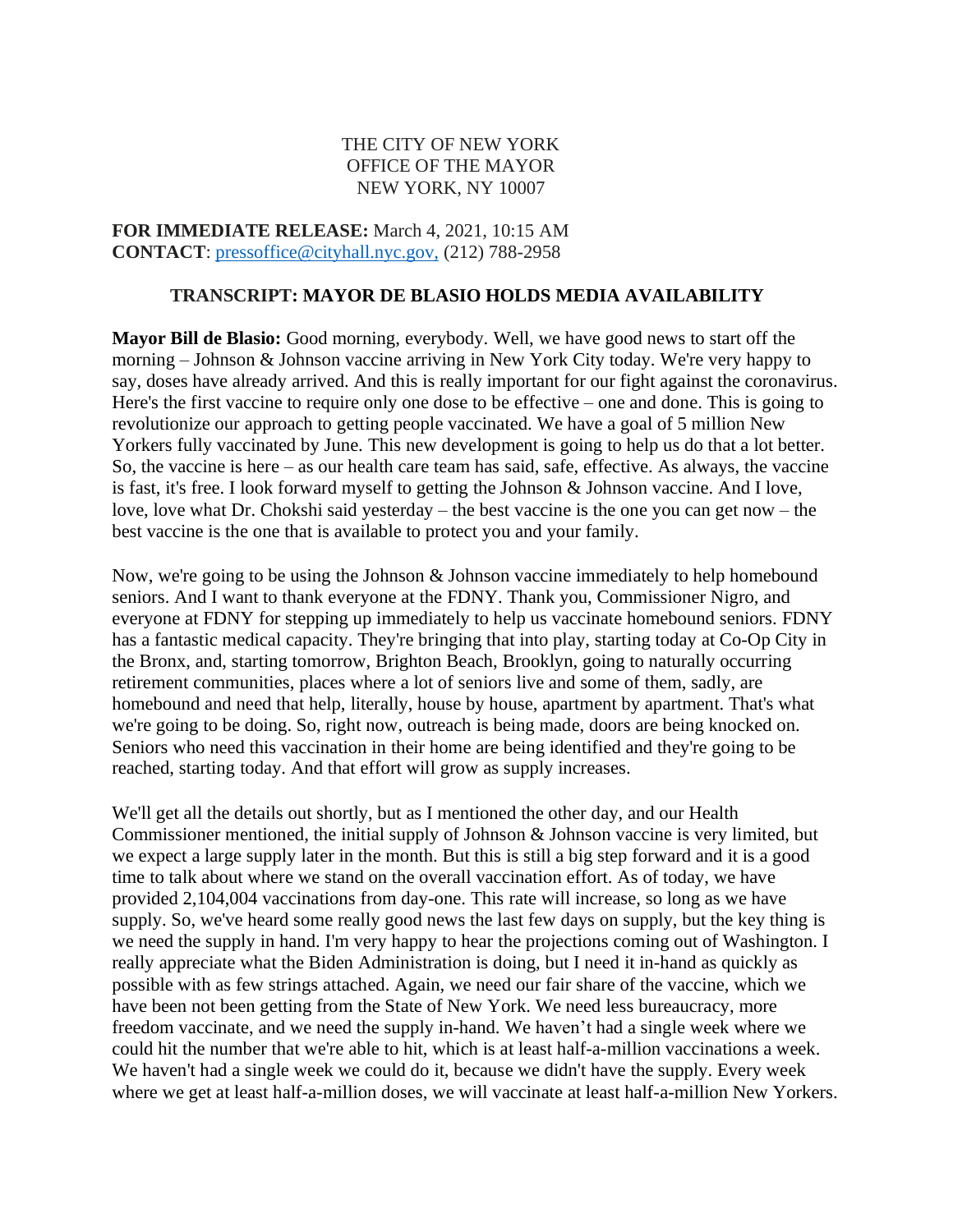And I think we can go farther than that in a week, but we need the supply to show up. Again today, a step in the right direction and an important moment.

Okay, now let's go to the big picture – the recovery. So, I've been talking about a recovery for all of us. A recovery for all of us means a city that works for everyone. A recovery for all of us means every neighborhood is safe, every neighborhood is a place where people can fulfill their hopes, where everyone has an opportunity. That's what we need to create. That spans all the issues – of course, health care, education, and, of course, public safety, and so many other issues. Let's talk today about public safety. Let's talk about the role it will play in our comeback. And public safety will be one of the foundations of our comeback. For six years, we had tremendous success in the city, driving down crime while working more closely with community. Police and community working together, the neighborhood policing model was proven time and time again to work – fewer arrests, less incarceration, better experiences between police and community, more training, more community involvement, was always leading us in the right direction. We had a perfect storm year last year, a very tough year, because of the pandemic. But we already see real progress being made. And so, we're going to talk about what we have learned already just in the first two months of 2021. But with that being said, it's important to set a foundation here that even though we experienced some real challenges in 2020, particularly with gun violence, in fact, if you look at all of the numbers, overall crime decreased in 2020. And the fact is, the responses that are being made right now are working more and more. The responses now are about deepening the tie between police and community, deepening neighborhood policing. You've heard a lot of different pieces that we've talked about in recent days to deepen that trust and that connection between police and community. Obviously, the discipline matrix, the effort to bring communities into the selection of precinct commanders, so many things that are going to help us move forward, but also the extraordinary efforts of the men and women of the NYPD to get guns off the street, and that has been actually at record levels – some of the most impressive efforts to get guns off the streets we've seen in the entire CompStat era, going back to 1994. So, a lot is happening. We are the safest, big city in America. We will continue to be. And it's important to see how that progress is developing, how we're using new technology as part of that effort, how we're focused on whatever new challenges we face, such as the horrible spate of crimes we've seen lately directed at Asian-American New Yorkers, which we will not tolerate. We will fight back. We will ensure all Asian-American New Yorkers are safe. Keep adjusting, that is what neighborhood policing is about, precision policing is about, and that's what we will keep doing.

I want you to hear an update from our Commissioner. I want to thank Commissioner Shea, because, as been the tradition since CompStat began to keep making the adjustments, keep refining the strategies, keep listening to communities, doing better all the time. The Commissioner will speak to you about the latest update on the battle to improve public safety in this city. And then, he'll introduce new colleagues to talk about special efforts the NYPD is making. Commissioner Shea?

**Police Commissioner Dermot Shea:** That's right. Thank you, Mr. Mayor. So, the Mayor set the stage on a number of topics. When you talk about overall crime, that I'll talk about this morning – when you talk about where we are on overall crime from the 60,000 foot-view – some struggles that we continue to have and working diligently on, such as the gun violence, that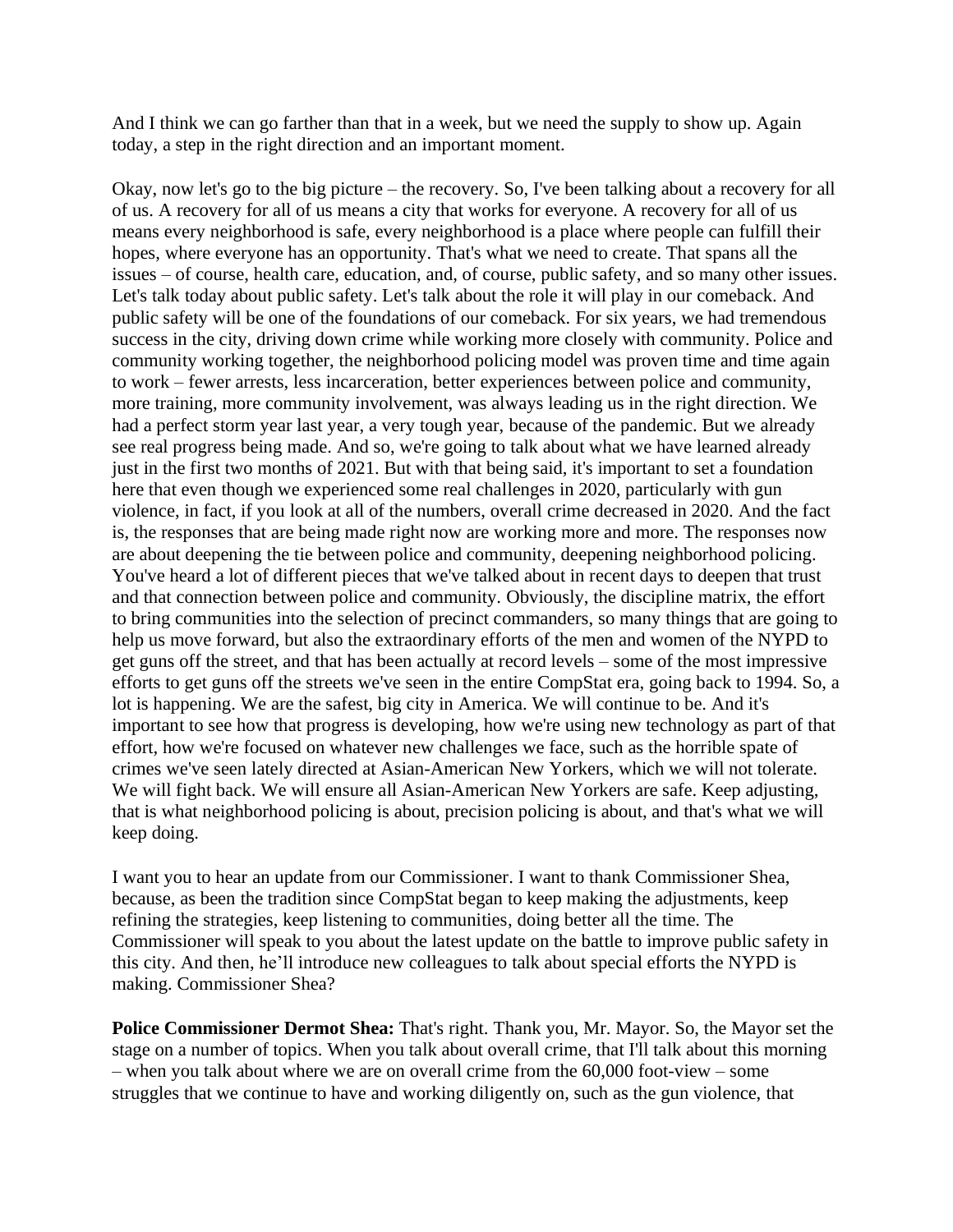continues to be a stubborn thing to stamp out here. Hate crimes, technology – and I'm going to be introduced in a couple of key members of our team as we go forward. So, two months into the year where we sit is, we have citywide index crimes, a decrease of over 20 percent in New York City. It's a 23 percent decrease. The one category of major index crime that we have an increase in through the first two months is a slight increase in stolen vehicles.

When you look at gun violence, gun violence coming out of last year and into this year continues to be something that we're working very hard at. I can tell you that before I came over this morning, I've reviewed the gun arrests in New York City yesterday – and over 20 just overnight, last night and yesterday in New York City by members of the NYPD out there, engaging individuals with illegal firearms, and taking them off the streets safely. So, I thank all the members of the NYPD, doing that very important and dangerous work day-in and day-out. When you look at the gun arrest that we've made in New York City, for the first two months of this year, Mr. Mayor, over a 60 percent increase over 2020, and that's pretty remarkable. So, they continue to get illegal firearms off the street and we're working extremely closely with our prosecutors to make sure that these consequences when those individuals have their day in court.

When you look at transit crime – and transit crime has come up in the news quite a bit lately – we've surged over 500 officers into the transit system each and every day of late. When you look at the major index crime in transit, it's down 59 percent for the year-to-date. We know there's a lot of factors into that, the ridership is down, etcetera, but we're seeing a lot of positive things come out of that deployment already. And I'm going to finish up and it's going to segue into some of the topics and people here with us on hate crimes. Mr. Mayor, you mentioned the hate crimes to the people of New York City that are looking, whether it's anti-Asian hate crimes, anti-LGBTQ, anti-Black, anti-Semitism, there's nothing that we take more serious than hate crimes. I'm going to introduce in a moment Deputy Inspector, Jessica Corey, the new Commanding Officer of our hate crimes unit – the largest in the country that we have here in the NYPD. But we have extremely dedicated detectives throughout the NYPD, as well as the entire NYPD membership, the most diverse police department in the world that takes this topic extremely seriously. And we work very close with all five prosecutors in New York City to make sure there's consequences when somebody is apprehended for this crime. So, overall, hate crimes in New York City are down 42 percent this year. Again, it's a year, as we know, with the COVID reality that we're in, that's a little different. But when you look at the anti-Asian hate crimes, we have six versus zero, and we're paying very special attention to that, and Jessica can get into that in a moment.

I'm going to finish, just talking about – you heard the Mayor mention technology. When you think back a year or so ago, we had a different topic going on about hate crimes and we had a rise in anti-Semitic hate crimes, particularly in Brooklyn. And at that time, we talked about strategies to combat it. And we worked very closely with the community, we did a lot of work on the investigative side, the outreach side. And we also talked about, how can technology help us? And we had a pledge at the time to install more cameras throughout New York City to help in that endeavor. I want to thank the City Council and the New York State assembly, because, as we sit here today – and the second person immediately to the left of the Mayor, is the Information Technology Bureau Deputy Commissioner Matt Fraser, and Matt has been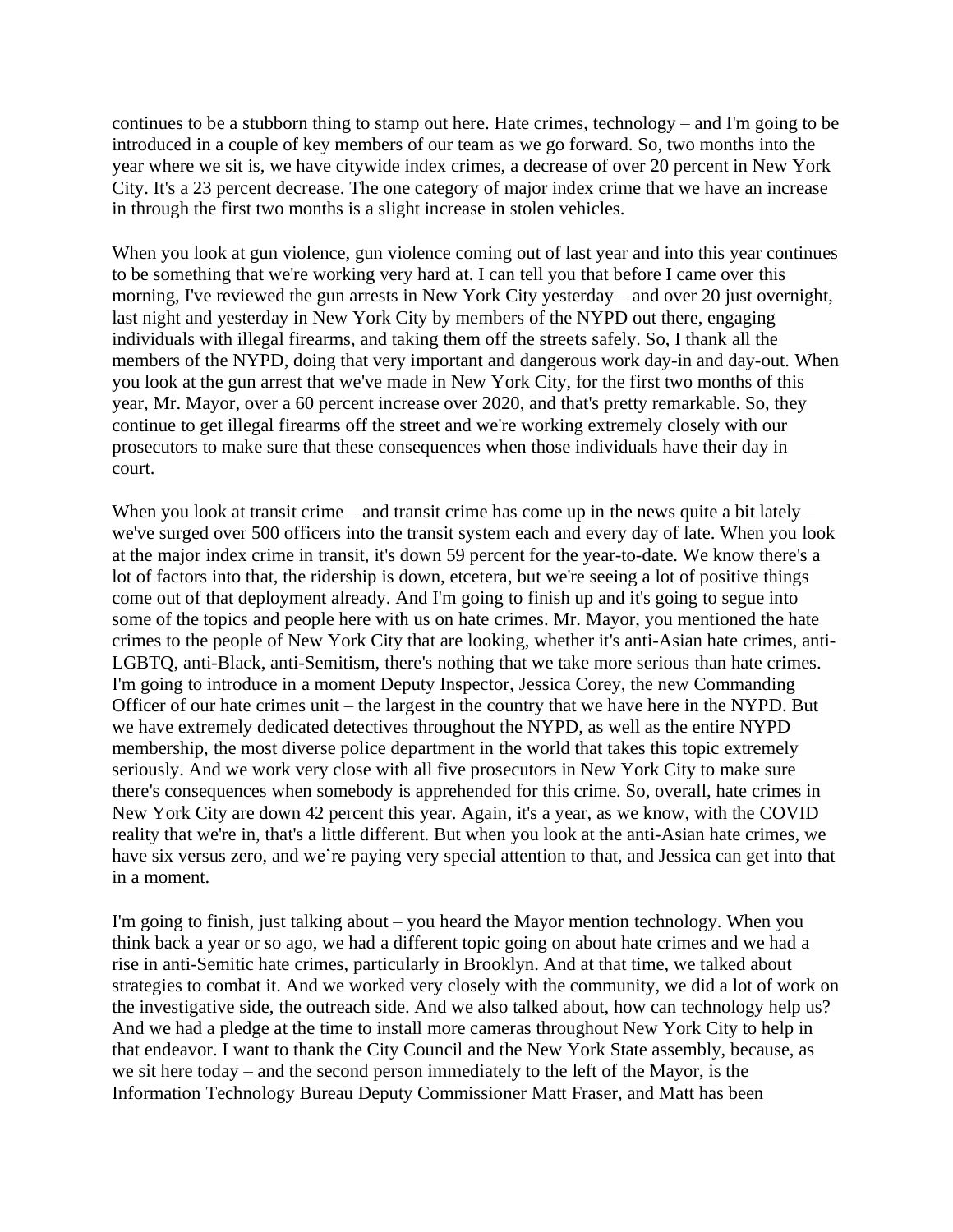instrumental in the behind the scenes, helping the men and women of the NYPD, giving them the tools and the resources to use on the technology side. And I can report today that we've now installed over 200 cameras on the Mayor's action plan regarding hate crimes with more to come. And we have more to come, but I won't steal all of Matt's thunder, regarding the ShotSpotter expansion, what we think is going to help us incredibly as we combat the gun violence in New York City.

So, without further ado, let me introduce two people that are to the Mayor's left. First, Matt Fraser, the Deputy Commissioner of Information Technology Bureau in the NYPD. I'm going to let Matt speak for himself, but I can tell you that he does an incredible job day-in and day-out since joining the team. And to his left, Deputy Inspector Jessica Corey, and Jessica, again, will speak for herself, but she has recently taken over as the Commanding Officer of our Hate Crimes Unit. And again, that is the largest hate crimes unit of any police department in the country and I know that Jessica is going to do a phenomenal job. Jessica is coming from the crime-prevention work that she's done over the last couple of years, and she's a 28-year veteran of the NYPD. So, Matt, I'm going to turn it to you first, and if you could take it away.

**Deputy Commissioner Matthew Fraser, Information Technology Bureau, NYPD:** Thank you. Thank you, Commissioner. Thank you, Mr. Mayor. As the Commissioner mentioned, I'm Matt Fraser. I'm the Deputy Commissioner for Information Technology. Now, I have the honor and privilege of leading the bureau, but for all those that are watching, this is not just the job for me. I lived in – I was born and raised in New York City, born in Brooklyn. I live in Queens, today. And what – what an opportunity it is to be here to help a city that I love, a city that my family lives in become more safe and help with chronic conditions. If you go back to the past summer, I mean, we've seen an uptick in crime – we've seen a little bit of an uptick in crime. We've seen an uptake in gun violence, which is a problem that plagued the entire country. In my personal life, I had a family member that was subject to – or was a victim of violent crime, hit by a stray bullet in a park. So, I've seen firsthand the difference between having technology in the right area, what that can do in terms of getting people that are perpetrators of violent crime, versus not having technology and the level of effort that it takes to get those people within custody.

So, what we've done over the past year is we've taken – we've taken a lot of input from community, both Council Members and State Assembly, and also with members within the community itself to target both hate crime and the uptake in shooting violence. So, in particular, what we've done is, as the Commissioner mentioned, we deployed over 200 cameras, focused on the Mayor's Action Plan, dealing with the hate crime conditions within the city. And then, in addition to that, we deployed an additional 12 square miles of ShotSpotter coverage within the city.

Now, this isn't just a scattershot approach to technology, or just throwing technology at an issue. What we did is we looked at best proven technology to deal with the conditions that we had at hand. So, with ShotSpotter what we've seen historically, since its inception over the last couple of years, we look at results. So, there've been many incidents where we get a ShotSpotter alert, there's been no associated 9-1-1 phone call, there's been there's been no report, and that alert is the only thing that we have to go on. We respond to the scene. We are able to collect ballistics.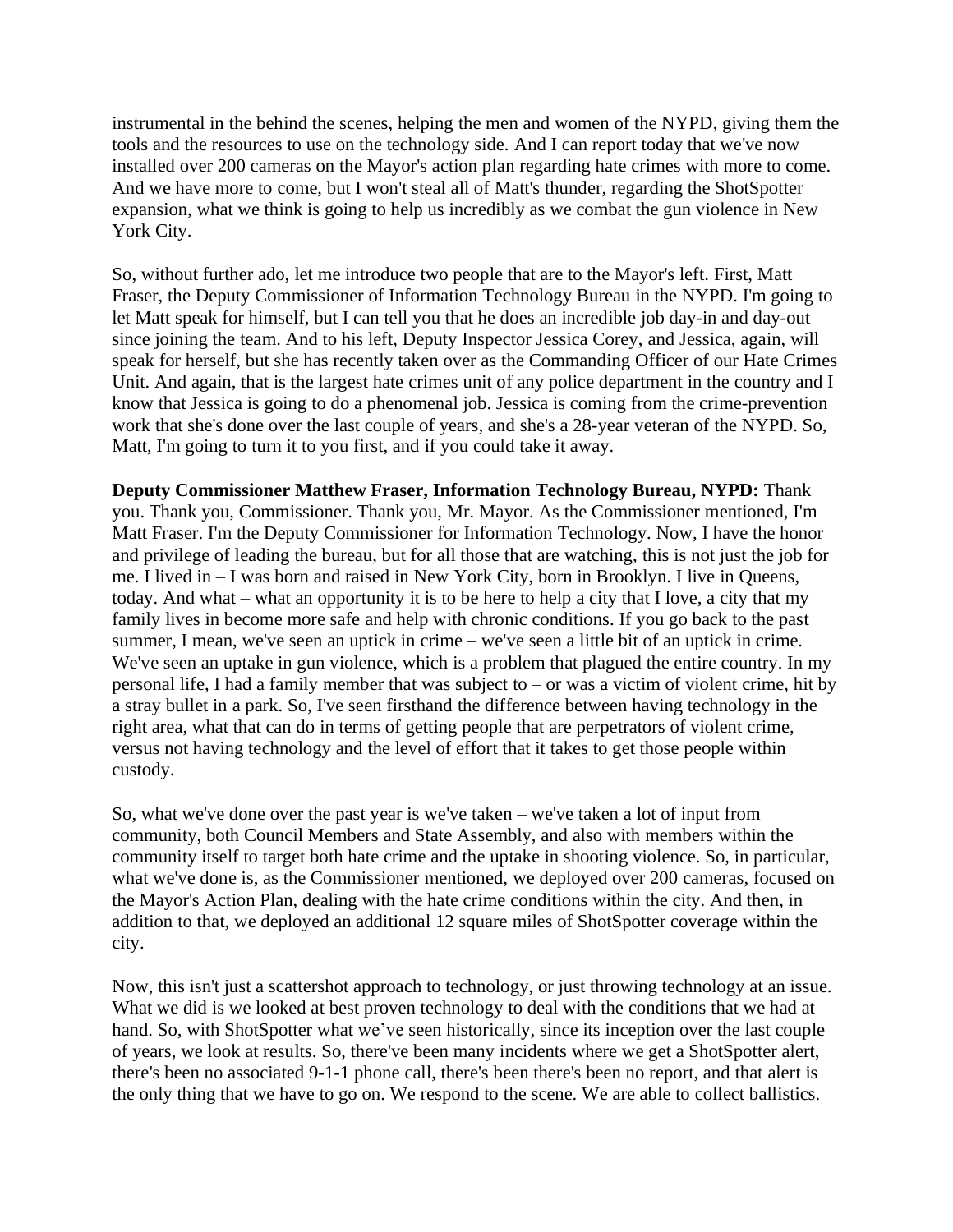In some cases, we get into a lobby. When in the lobby, we pull surveillance video and we're able to identify the perpetrator of the crime who pulled that firearm. In addition to that, we also have in areas where we have ShotSpotter coverage, a 12 percent faster response time. So, it's more than just knowing that something happened, but it's getting there quicker so that we can react and collect and get the people that are the perpetrators of that crime.

So, when we looked at ShotSpotter, we also looked at hate crime conditions, and we looked at technology as a whole, we took a look at how we could use both the [inaudible] cameras that we deployed for the action plan, and also the ShotSpotter technology, so that we could have more informed response, or precision policing, in the event that we got an alert. So, when you look at how that materializes today, in the event that a ShotSpotter alert gets triggered, an officer that's responding will get an alert saying that that happened. They'd also have the ability to look at a surveillance camera in the area to see who may have – who may have who may have fired that weapon and the perpetrators that are involved in that. And that leads to more recoveries. And also, it leads to keeping those types of people that are perpetrators of those crimes off the street. In addition to that, if you look at what the cameras – what the Argus cameras provide as a whole is a deterrent. So, for folks that know that those cameras are present, they're less likely to commit those types of crimes. And, in addition to that, it gives us those that are seeking to get those people off of the street, the ability to see who's actually perpetrating that. So, as a whole, we have 200 cameras that we've deployed today. We have a plan to deploy 200 additional cameras. ShotSpotter's been expanded by 12 square miles. And, by the end of this month, we are going to expand by additional four square miles. Thank you.

**Mayor:** Thank you, Deputy Commissioner. Inspector?

**Deputy Inspector Jessica Corey, Hate Crimes Task Force, NYPD:** Thank you, Mr. Mayor. I want to thank Police Commissioner Shea and Chief Rodney Harrison for giving me the opportunity to serve the people of New York City in this new role. I want to ensure every New Yorker that you have the right to walk down our streets, ride our transit system, and live your every-day lives unmolested and not targeted in unprovoked attacks for the way you speak, look, or what you believe. Our team of investigators will relentlessly investigate any crimes motivated by hate and seek to bring the perpetrators to justice. For those that believe your voices are not heard, I hear you, members of our hate crimes team hear you, and the entire New York City Police Department hears you. In the coming days, weeks and months, I, along with members of my team, will be participating in a series of meetings throughout the five boroughs. And we're going to build relationships and trust with various communities and listen to your concerns. I look forward to being at your service.

**Mayor:** Thank you very much. I want thank both our colleagues, both taking have taken on important new roles. And this is how we address issues as they emerge quickly, developing new strategies, putting them into play. Deputy Commissioner, thank you – the report you've put forward on how we're going to use ShotSpotter even more, I think, it gives us a very clear picture of the impact it will make in helping to reduce shootings. And thank you for putting it in very personal perspective, and that's so important for people to understand, that everyone who serves – we're New Yorkers who are living the life of the city. We serve because we care for everyone in this city. We also experienced the realities and act on them for the good of all. And, Inspector,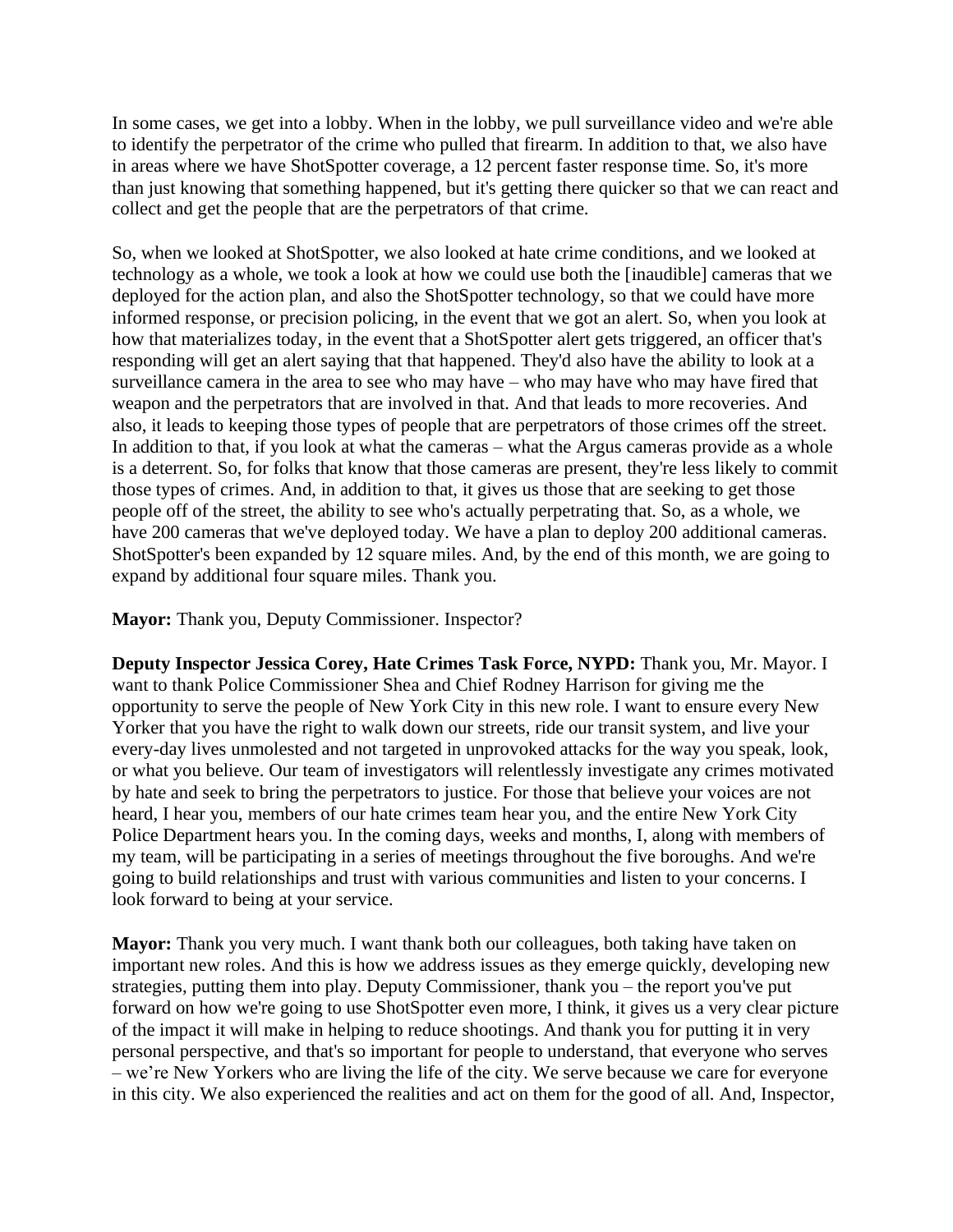thank you for all you are doing. And I can hear in your voice your commitment. And when you say we, we hear and we see the people of this city who are going through the challenge, who are experiencing the hate, especially lately the horrible hatred directed against Asian-Americans, which is thoroughly unacceptable. And I ask everyone to continue in the effort to stop Asian hate. Join us in that effort. And most especially, to report anybody who sees a hate crime or has been a victim of a hate crime. The report allows the NYPD to get to work and find who did it and ensure they don't do it again. So, we always urge people please come forward and we will support you.

Now, as we wrap all this together, important to go back to what the Commissioner said  $- a$ recovery for all of us means building that strong foundation for public safety. And again, in the month of February 2021, a substantial decrease in crime compared to February 2020, prepandemic. This is very important to recognize – a lot of work went into this, the hard work of the men and women of the NYPD, working with community members. That's what neighborhood policing is all about. Doubling down on neighborhood policing, and we see already the impact, because February 2021, has proven to be safer than February 2020. We're going to keep deepening this effort throughout the year. This is a big piece of how we come back this year. We're going to write a comeback story for the ages here in New York City in 2021. And the good work of the men and women of the NYPD, working with communities is going to be essential to this effort.

Okay. Let's do our indicators for today. And I'll just comment on this first one, because again, it is notable. Number one, daily number of people admitted to New York City hospitals for suspected COVID-19. Now this number again, will go up and down each day, but this is now the second day this week where we've gotten close to our threshold again, and to the possibility of going below our threshold, that's a good sign. We are not out of the woods, but that's a good sign. Today's report, 212 patients, confirmed positivity, 63.35 percent. Hospitalization rate 4.24 per 100,000. Number two, new reported cases on a seven-day average today's report, 3,270 cases. Number three, percentage of people testing positive citywide for COVID-19, seven-day rolling average, today's report 6.4 percent. I'll say a few words in Spanish. And this is going back to the original topic of vaccines.

[Mayor de Blasio speaks in Spanish]

With that, turn to our colleagues in the media. Please let me know the name and outlet of each journalist.

**Moderator:** Hi, all. We'll now begin our Q and A. With us today is Police Commissioner Dermot Shea, Deputy Commissioner Matt Fraser, Deputy Inspector Jessica Corey. On WebEx we have FDNY Commissioner Dan Nigro, DFTA Commissioner Lorraine Cortés-Vázquez, CEO of Health + Hospitals Dr. Mitchell Katz, DOH Commissioner Dave Chokshi – Dr. Dave Chokshi, and Senior Advisor Dr. Jay Varma. With that, we'll go to Hazel from WCBS.

**Question:** Good morning, Mr. Mayor. Thanks so much for taking my question.

**Mayor:** How are you doing, Hazel?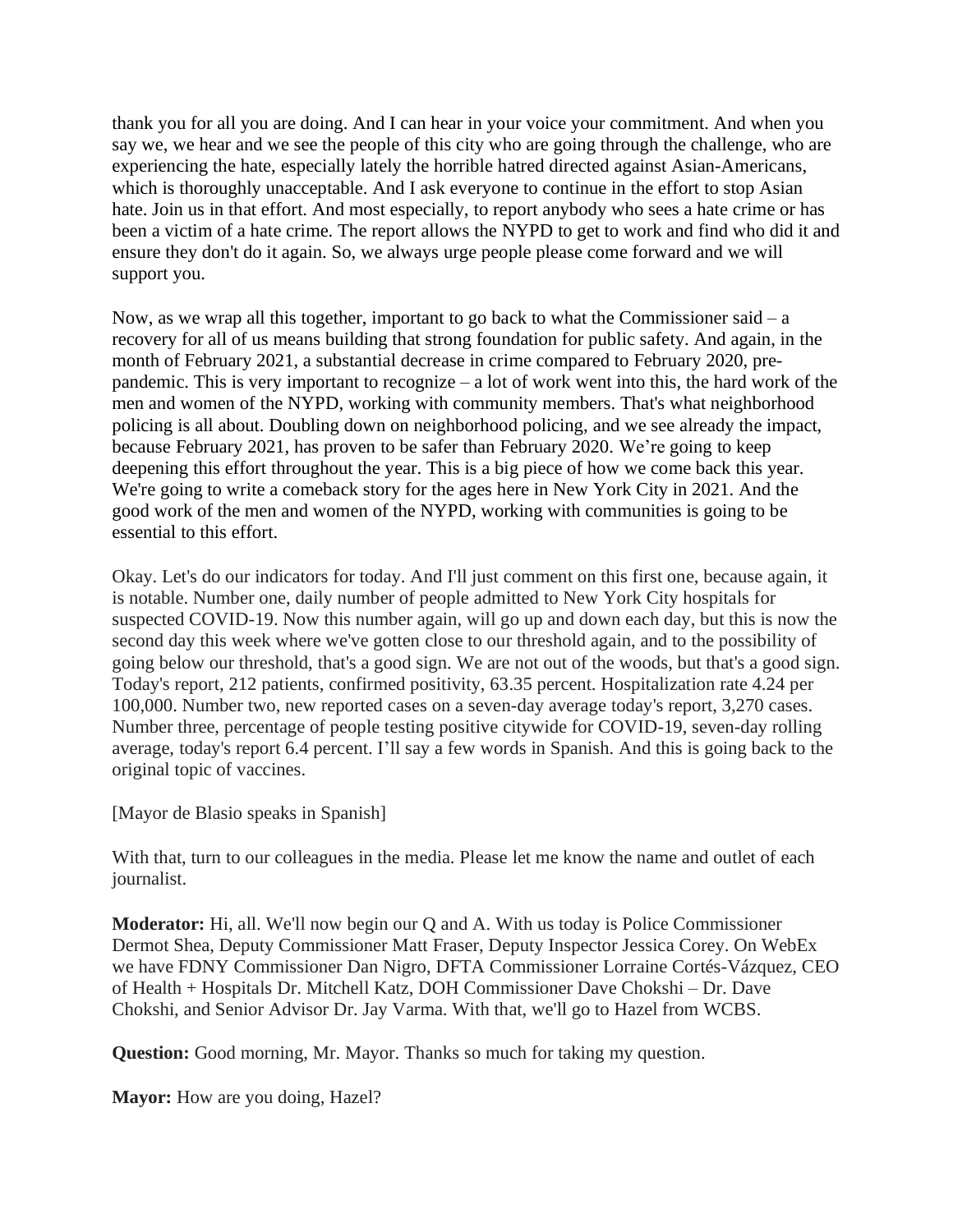**Question:** Good. Good. So, we're working on a story about the homeless problem in the subway system, which has clearly gotten worse. Now we've heard from commuters who have seen blatant drug abuse and many others in the homeless population who are mentally ill. Now, one of the issues contributing to the problem is the lack of services, or more on point the lack of access to services. Many, if not, most of the counseling services to address substance abuse and mental illness were in-person before the pandemic, but are now remote. So, most of the homeless, they don't have access to technology, no phones, no iPads, internet. And a lot of them are afraid to go into the shelter system to gain access to any kind of technology. So, so far we've reached out to Thrive. They've declined to comment for our story. We also reached out to HRA, DSS, multiple times over the last week, asking to speak with Commissioner Banks, but no one will even respond to our emails. So, I'm hoping you can help us out? What will the City do to respond to these issues with the homeless and the access to services?

**Mayor:** Hazel, look, let me start just on the point about – I, obviously we want everyone to respond to these issues and it's not typical that folks at Social Services and folks at Thrive wouldn't be responding. So, whatever that was, we got to fix that. We'll make sure our press team connects you with people today, including Commissioner Banks. And please if you ever have that problem, I very much want all agencies to respond because we have a lot to say. So anytime that's not happening, please let the City Hall Press Office know, and we will fix that immediately. Let me say this, I want to turn in this instance to Dr. Mitch Katz in a moment, because he's been very, very involved in the issue. And in fact, I respect your question Hazel, but I disagree with one part of it, which is that there are not places for people to turn in-person. There are many places for people to turn in-person, including Health + Hospitals' hospitals and clinics. They have been doing a lot to help homeless folks with substance abuse issues and mental health issues and especially the Safe Havens. And in fact, Hazel, I would say to you honestly, everyone's deeply concerned about homelessness in the subways. We're feeling it, but I don't agree with the characterization because there are so many hundreds of outreach workers out there all the time, who during the pandemic kept going out and succeeded in bringing hundreds of hundreds of people off the street. And we'd reported this many times Hazel, and we'll go back and show you the data. When the beginning of the shutdown of the subways for the overnight cleaning, a huge number of homeless folks actually accepted services, went into Safe Havens, stayed into – stayed in Safe Havens. Got help, did not go back to the street. Daily News did a really important editorial on this a couple of weeks ago. So, that has been working better than we experienced before the pandemic in truth. We have more Safe Havens. We just announced another Safe Haven, a thousand more Safe Haven beds. That strategy has been working to get folks off the street. And Safe Havens work because there's mental health support and substance misuse support in the facilities. So, no, in fact, there's a lot of help available in-person. And I want Dr. Katz to talk about the work that the extraordinary health care heroes at Health + Hospitals do, if someone homeless is brought to them, because there's a problem they provide that kind of support. Dr. Katz, could you speak to that?

**President and CEO Mitchell Katz, NYC Health + Hospitals:** Yes. Thank you, sir. And Health + Hospitals considers taking care of people who are homeless, the very top of our agenda and mission. And all of our facilities will connect patients who are homeless to Safe Haven beds. We have a great relationship with the Department of Homeless Services. We do a warm handoff,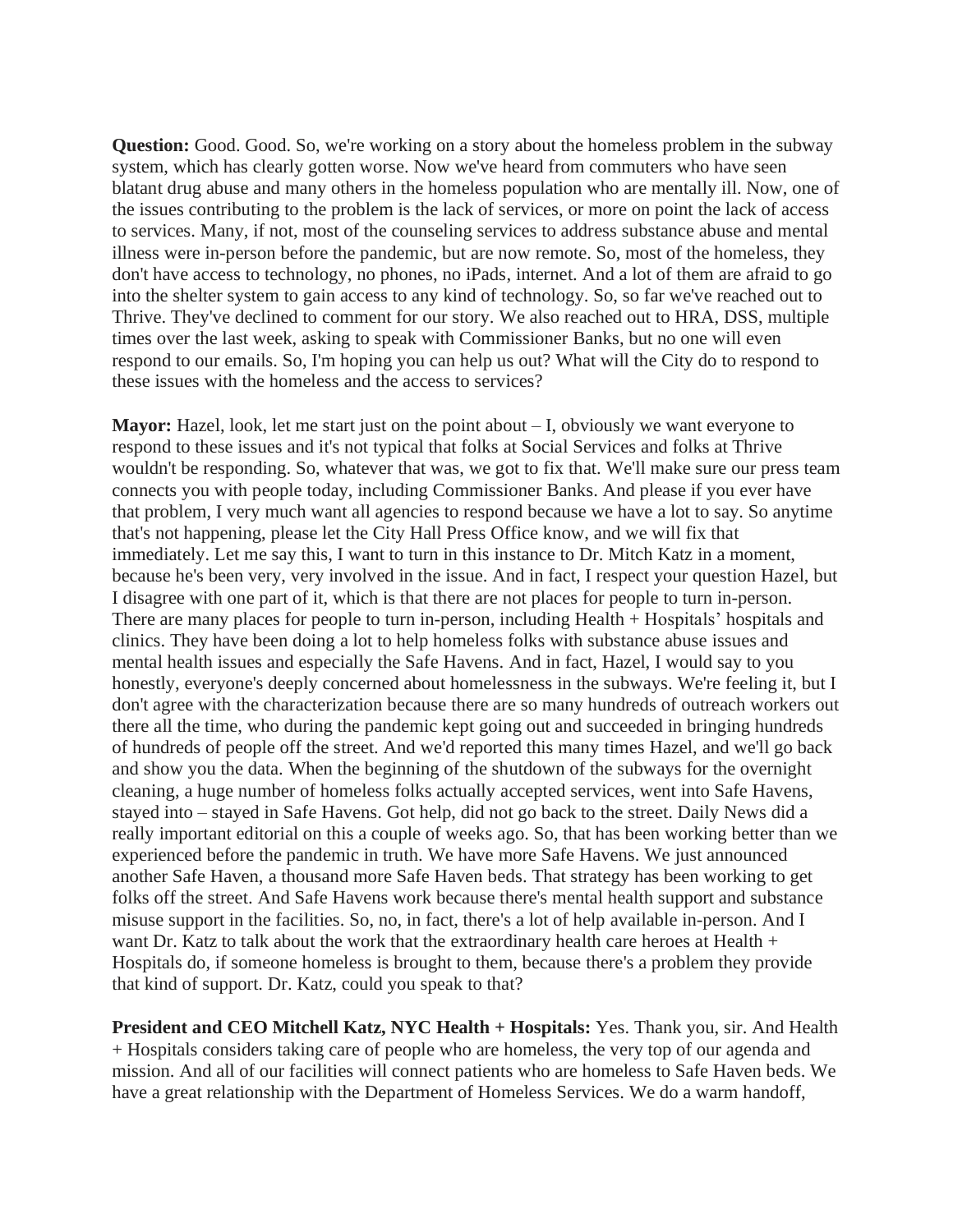where we call them. We tell them about the person. They actually will come to our facilities and, with transportation to bring the person there. Meanwhile, we connect them to substance treatment programs, if that's their issue. All of our emergency rooms are – will start emergency treatment for people who have opioid addictions. All of our emergency rooms have mental health support. We will see people short term. We will connect them, long term. I've been on the streets myself with outreach workers, and I think New York City, you know, having come from San Francisco and Los Angeles, I think New York City has a much more robust and meaningful effort to help people from the streets, to get the help they need. Thank you, sir.

## **Mayor:** Thank you. Go ahead. Hazel

**Question:** We've spoken to the family of a woman by the name of Gladys Leddy in Washington Heights. She's 87 years old, has Alzheimer's, Diabetes. She's non-communicative and homebound. Now, her family is so desperate to get her vaccinated because leaving home for her is not an option. They've really struggled to even get an appointment. So, if you are a homebound senior now, or a family member of a homebound senior, how do you get that senior on the list for the Johnson & Johnson vaccine?

**Mayor:** So, we're just starting the effort now. I'm going to, we have with us our Fire Commissioner Dan Nigro, and our Commissioner for the Aging Lorraine Cortés-Vázquez. Everyone is coordinating to set up a specific path to get as many homebound seniors vaccinated as possible. Now, again, we're getting a small number of doses to begin, but a lot more later in the month. But what we're going to be  $do - is$  moving,  $do - is$  to move area by area. So, we're starting with Co-Op City, which is an area, obviously 40,000 or more people in one place. We can get a lot done there. As I mentioned, Brighton Beach will be next. We're going to moving around to different areas. Commissioner Nigro or Commissioner Cortés-Vázquez, you want to add anything about the next steps or how people can get information? And again, Hazel, we will be announcing further details shortly on the sign-up process. But Commissioner Nigro or Commissioner Cortés-Vázquez, you want to add? Okay. So, may be muted.

**Commissioner Lorraine Cortés-Vázquez, Department for the Aging:** Yes. I'd be more than happy to. Thank you very much. And thank you for the question. We have about 20,000 homebound older adults. And we are just planning a rollout with the support of the Fire Department, which we're really grateful for this partnership. How we are identifying them through either home care agencies, home delivered meals programs, and we're calling those families and making arrangements for them to schedule an appointment and get the vaccine delivery by the police – I mean, by the Fire Department, I'm sorry about that. And we're also working through our senior adult providers. There are about [inaudible] 28 of them throughout the city and who are all identifying individuals who have difficulty leaving their homes. And who, what we call, are unable to be transported out. So, that is how we're doing it. If you need further information, please feel free to contact me. And I will make sure that we get your mother connected to – or get that family's mother connected to a local agency so that we can schedule an appointment as immediately as possible. What we do is, and Commissioner Nigro, you can take it from here, is the Fire Department gets a list of individuals and then they go out and actually vaccinate those individuals placed on the roster. I leave it to you, Commissioner Nigro.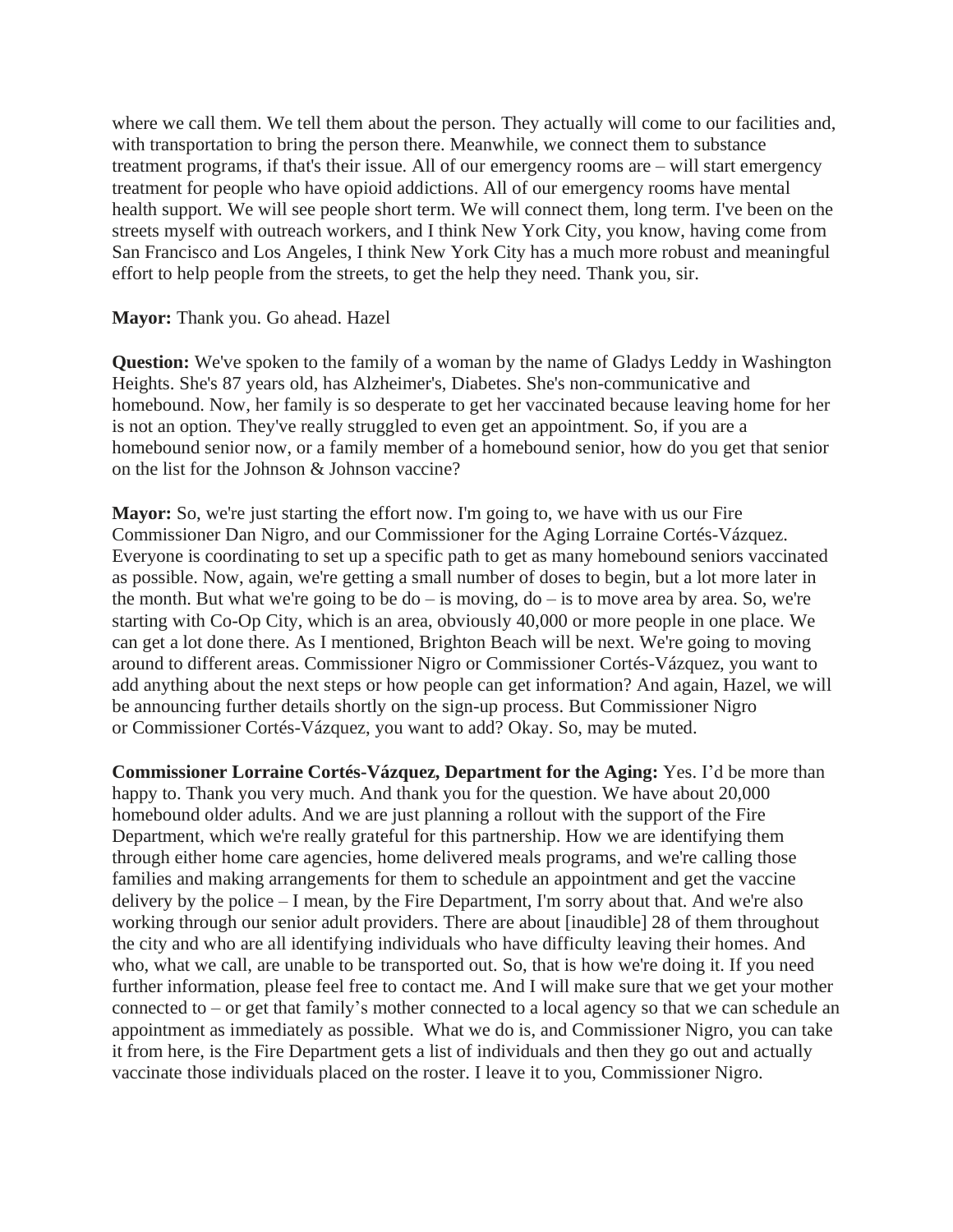**Fire Commissioner Daniel Nigro:** Lorraine, I think you explained it quite well. We will get the list from your folks. So, there's actually two, two separate ways here. The one that the Mayor explained, which is a location in Co-Op City. And then there will be mobile units in which a nurse will arrive at locations where people cannot leave their home or their apartment and we will do the vaccinations in that manner. So, as we move forward, we'll certainly advertise more and more how any of these homebound folks can get in touch with us and ensure that they get vaccinated as they should.

**Mayor:** That's great. Thank you, both Commissioners and Hazel, thank you for raising the concern on behalf of that family. And we'll make sure our team follows up with you today so we can make sure that she gets vaccinated quickly. And I appreciate you advocating for that family. Okay.

**Moderator:** Next we'll go to Dave from WABC.

**Question:** Hi Mayor, can you hear me?

**Mayor:** Yeah, Dave. How you doing?

**Question:** I'm doing fine. Hey, I just wanted to ask you, I don't know if you had a – I'm sure you were busy yesterday, but I wanted to see if you had a chance to watch the Governor yesterday, what you thought of his apology? And also, I was a little bit surprised, I didn't know if you were that he seemed to take you know, given his circumstances, he still took a shot at the City and how it's doing. What'd you think?

**Mayor:** I think he was disrespectful to the people of New York City. Look, this city has been heroic. The people of this city have been heroic. This city fought through being the epicenter of this crisis, came back, you know, we created the biggest Test and Trace Corps in America. We brought back our public schools, the men and women of the NYPD have been out there doing extraordinary work getting guns off the street. People in this city are fighting back and we are recovering quickly, strongly. And you would think any governor would support that and celebrate that, not denigrate it. But, clearly, he's trying to distract attention from his own problems. He's got three women who have brought forward allegations of inappropriate activity and sexual harassment. He has a nursing home scandal and a coverup related to that scandal. He's trying to distract attention away from that. And people are smarter than that. They understand that everyone in this city is moving heaven and Earth to come back strong. He should address his own problems, not try and put down the people of New York City. Go ahead, Dave.

**Question:** Mayor, just as a follow up, I know the last time that we asked you about his previous apology, you said, come on, that's not an apology. Did you think that this overall apology was more sincere, more believable? Give it a grade?

**Mayor:** I don't do grades. I'll just answer no. No, I don't think it changes anything. Go ahead.

**Moderator:** Next we'll go to Dana from the New York Times.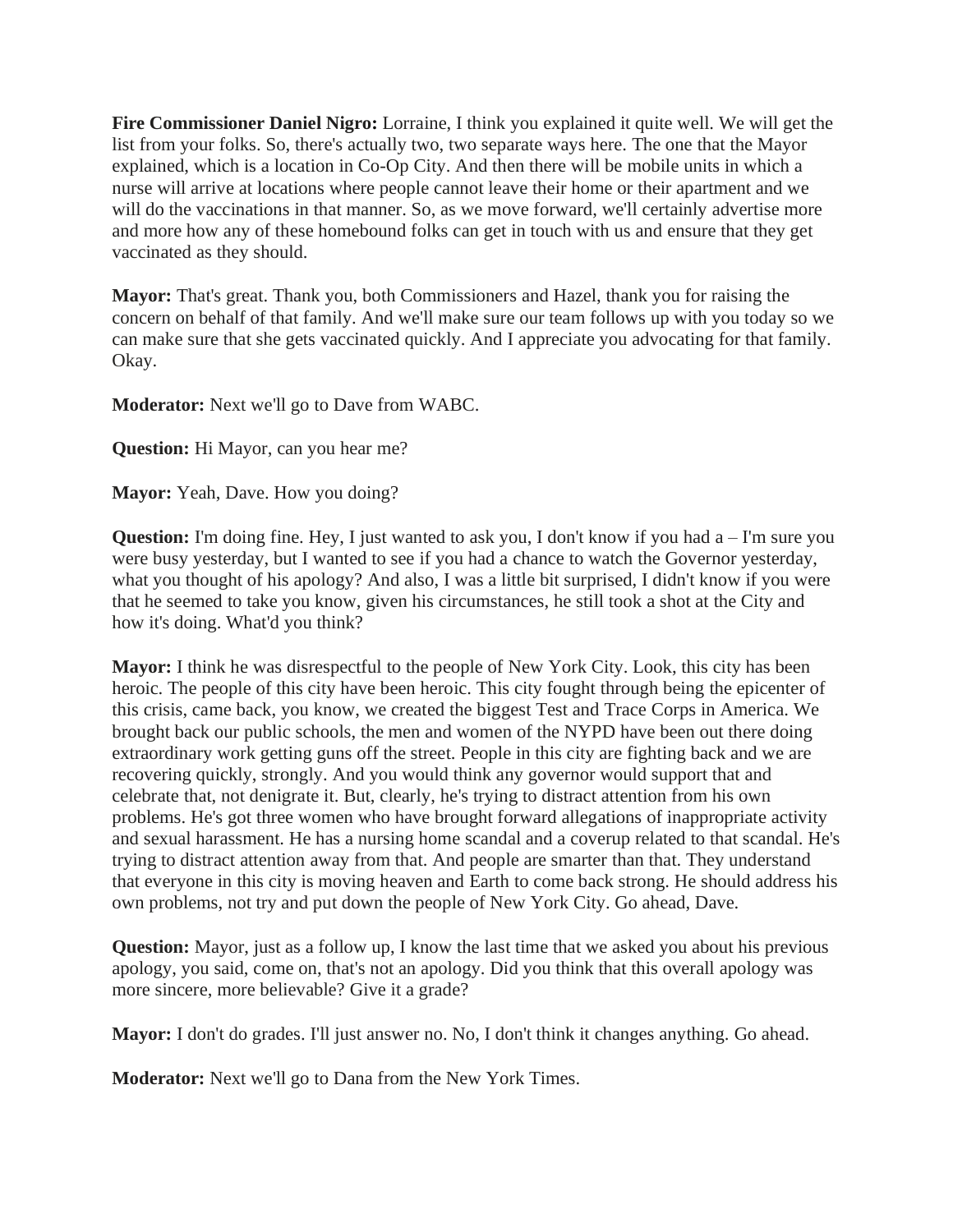**Question:** Mayor, I, you know, I was wondering, you've talked a lot about the Governor being a bully. And I was wondering if you could share specific details about an incident where you personally felt particularly bullied by him? An incident that you think sort of illustrates the point?

**Mayor:** Look, thank you for the question, Dana. I'm not going to be able to throw out a vignette on a moment's notice. I can certainly say that reports, for example, demanding that people be fired, absolutely that's happened, which is absolutely inappropriate. You know, the whole concept of using power in that fashion rather than trying to solve problems. This has been my concern from the beginning. And I've talked about this back in 2015. He doesn't say, how do we work together to solve the issues of homelessness? That's never the conversation. It's always something about what he needs. And this should be about the people. This should be about what the people need. That's the sad part of the reality here. It's not just to think about this, is this bad behavior. It's what does it lead to? What happens in the end? The people lose is what's happening. The people lose because we don't get the help we need. Back in 2015 I talked about the fact that, you know, a lot of the issues revolved around our kids, our schools, and not getting the help we needed. So, when we think about this kind of bullying attitude or approach, don't just dwell on the personality feature. Let's talk about what it leads to. A lot of times it leads to working people being left out of the equation. And that's what troubles me the most. Go ahead, Dana.

**Question:** Thanks. And on another topic, it's been several weeks since the federal appeals court upheld the replication of 50-a. Do you have a timeline yet for releasing police disciplinary records?

**Mayor:** Yes, absolutely. In fact, your timing is impeccable Dana. The court made a judgment and then our Corporation Counsel said we're ready to release. Can we confirm that everything has been adjudicated and we can release? And the court wanted us to hold while they gave us a formal judgment. We got that formal judgment last night around I think, 6:00 PM. And so the release of the 50-a data will begin by the NYPD next week. And I believe the CCRB will be acting literally today, tomorrow. So, that release is now finally going forward. This is a day we've all been working for, for a long time. Not only this Commissioner, but the two commissioners before him, all said that the 50-a law, the way it was written, was not helping us build public trust. Thank God, that law was changed last year. We would have released a long time ago, but for the court case brought by some of the unions, but now the court has been clear. We are absolutely authorized to release and that release will begin immediately. Go ahead.

**Moderator:** Next is Kristen from the Staten Island Advance.

**Question:** Good morning, Mr. Mayor, how are you?

**Mayor:** Good, Kristen. How you been?

**Question:** I'm good. I'm good. So, on the vaccine front. Now that we've gotten Johnson & Johnson vaccines, I know you said it was a small amount, can you tell me the total number of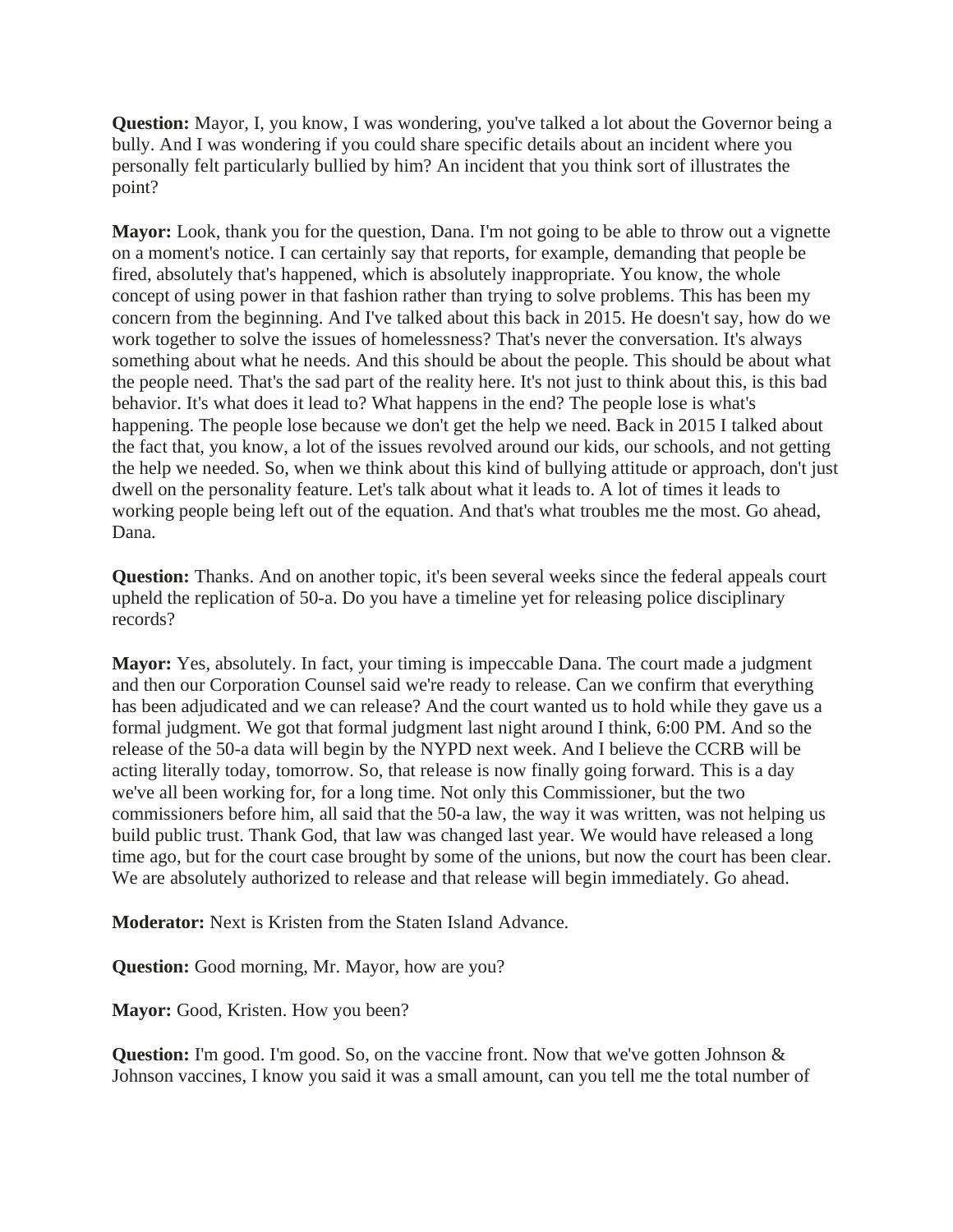vaccine doses – that's Johnson & Johnson, Moderna and Pfizer that the City is now getting weekly?

**Mayor:** Yes, I'll turn to Dr. Chokshi, but let me just give you an update because I've gotten a further detail in the last minutes. We have now 16,300 doses of Johnson & Johnson in hand, 8,000 more in transit. I don't have the exact arrival date. For the first two weeks, we expect it to be something like 71,000. But again, that's very helpful, but much less than we expect to see later toward the end of the month. We hope that will be a much, much bigger number. But that's going to be helpful. Even 71,000 moves us forward. It doesn't get us where we need to be, which is a total of, you know, half a million or more doses per week that we can fully utilize, all different vaccines together. But Dr. Chokshi, can you talk about what this puts us on a rate for how many doses we'll have available this week?

**Commissioner Dave Chokshi, Department of Health and Mental Hygiene**: Yes, sir. I'll be happy to. And as you said, Johnson & Johnson is a bit of a different situation than the Pfizer and Moderna vaccines with respect to supply. So, Johnson & Johnson for the first two weeks, that's this week and next week, we expect about 71,000 doses, total, as the Mayor mentioned. We think that through the middle of March it will be a relatively low number with respect to Johnson  $\&$ Johnson doses before picking up in terms of supply by the end of March. And then moving to Pfizer and Moderna, we're getting about 190,000 first doses for New York City, between those two vaccines. It's split between them and we're getting slightly more Pfizer than Moderna overall. So, we hope those numbers will also pick up over the weeks in March and then really have a more significant uptick in April.

**Mayor**: Dave, could you give us roughly what you think your grand total for the week will be for this week?

**Commissioner Chokshi**: Yes, sir. So, that would be about 190,000 first doses of Pfizer and Moderna. And we expect about 30,000 doses of Johnson & Johnson through the weekend. So, that would be a total of about 220,000 first doses acknowledging that Johnson & Johnson is only a one-dose vaccine. And then there are some additional second doses as well for people who are slated to receive them this week.

**Mayor**: Thank you. Go ahead, Kristin.

**Question**: Great. Thank you so much. And a few weeks ago, the City Department – you know the parks and wildlife unit released a report titled Managing Deer Impacts on Staten Island, with the four years of data from the deer vasectomy program. It says there's been a sizable decrease in the total deer population on Staten Island, but it's still too soon to tell if the program is a success. So far, it's caused double the estimated amount at about \$6.6 million. And while the population has been reduced, you know, the deer is still killing the ecosystem within the borough's parks and without continued maintenance of this program, the deer population will eventually come back. So, have you seen this report, and do you still stand by the decision for the vasectomy program instead of a controlled [inaudible] which may have taken care of all of those problems created by the deer?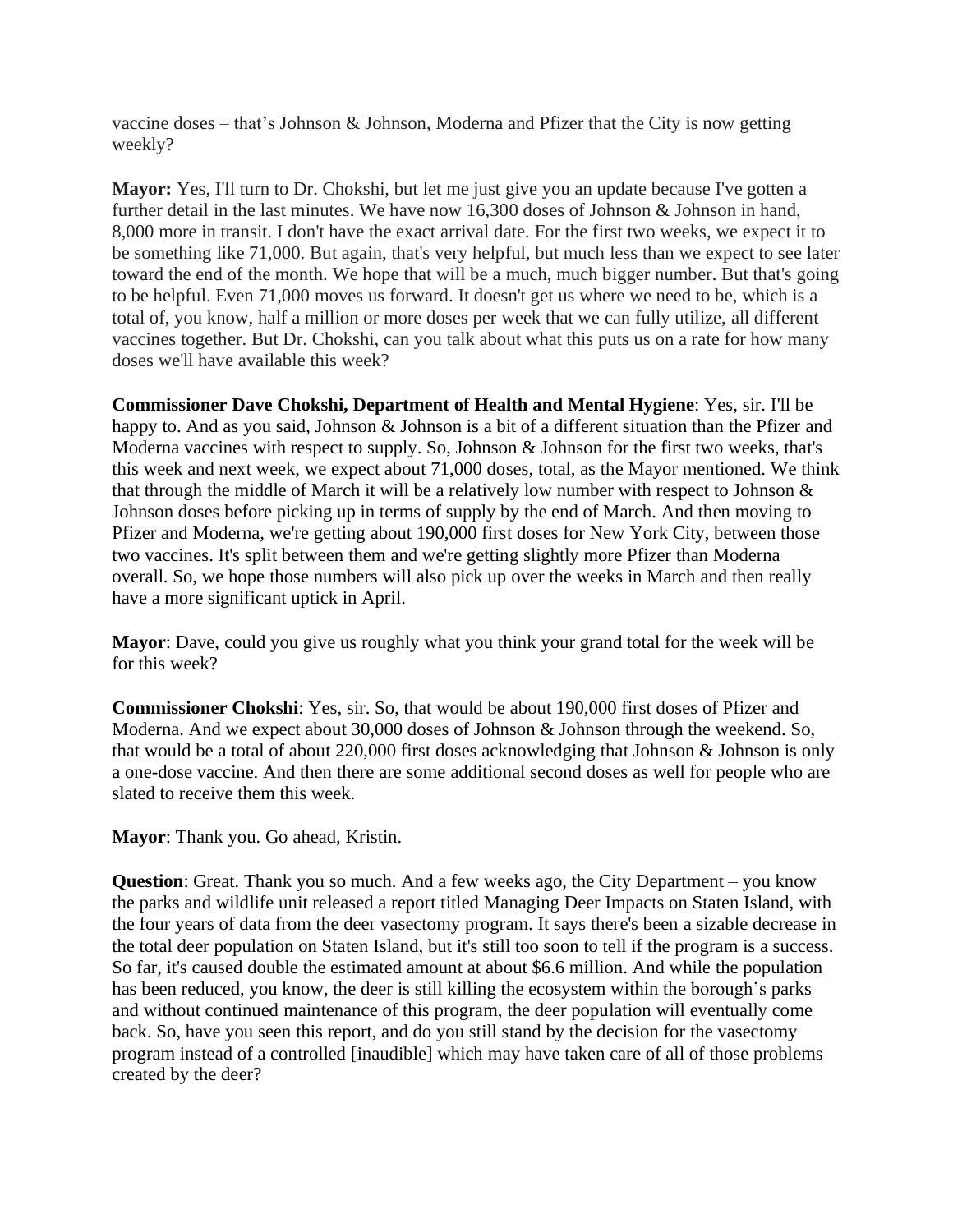**Mayor**: Yeah. Thank you, Kristin. Look very quick and simple, I have not seen the report in detail. I'm certainly familiar with what we've seen over the years though, and it's the right approach. It's not a perfect approach. It's just the best approach we have. And other approaches, we've looked at a variety of things. We find a lot of unintended consequences, a lot of problems. This is the single best approach, and it will have more and more impact over time, and we will keep funding it. We have to, we have to keep that continuity. I very much appreciate your point. We can't let up on it for it to work. But in a world of imperfect choices, this is the best choice and the best approach. And I think it will yield more and more results each year. Go ahead.

**Moderator**: Next is Reuven from The City.

**Question**: Yeah. Firstly, thanks for allowing us to do two questions. I really appreciate the setup.

**Mayor**: Absolutely.

**Question**: My first question is just pretty technical. I was wondering if you can tell me when the last time you visited Rikers Island or a City jail.

**Mayor**: I was at Rikers Island, I think it was 2019, but let me get folks to confirm that to you. I've been out there, I think three or four times in the time I've been mayor, but we'll get to the update on that. Go ahead.

**Question**: Appreciate that. My follow-up is on a similar vein, the Department of Correction is defying the city's jail watchdog, you know, the Board of Correction, by insisting on punishing young adults and locking them in solitary cells for up to 17 hours a day and shackling some of them to desks during the brief time out. Last summer, you promised a working group that would give recommendations on how to end solitary in the fall. But those proposed changes, which have not been made public, have been stuck in review by the Law Department for weeks. How do you kind of explain, you know, that you decided to end solitary, you made – you know, make a big pronouncement and now you're actually, you know, using emergency powers to extend it for young adults in Rikers?

**Mayor**: Well, I wouldn't agree with – I respect the question, but I wouldn't agree with that characterization at all. It was a major, major announcement for the City of New York, the largest city in the country, to say we are ending solitary confinement. We are, in fact, ending solitary confinement that will happen this year. That will happen soon, but there was a lot to work out, a lot of legal issues, a lot of issues about how to keep everyone safe. And that means officers and those who are incarcerated alike. The big news here is that solitary confinement will no longer be used in New York City. And the last steps in that process are going to be coming very soon. And then what I would say to everyone is when you see the biggest city in a country that has consistently reduced incarceration overall and proven that we could be safe with less and less incarceration, that we've provided more training and education to those who are incarcerated than ever before, transitional jobs to help people get back on their feet, and then on top of that, we proved that you can end solitary confinement. That's the story. And I hope it will be emulated around the country. Go ahead.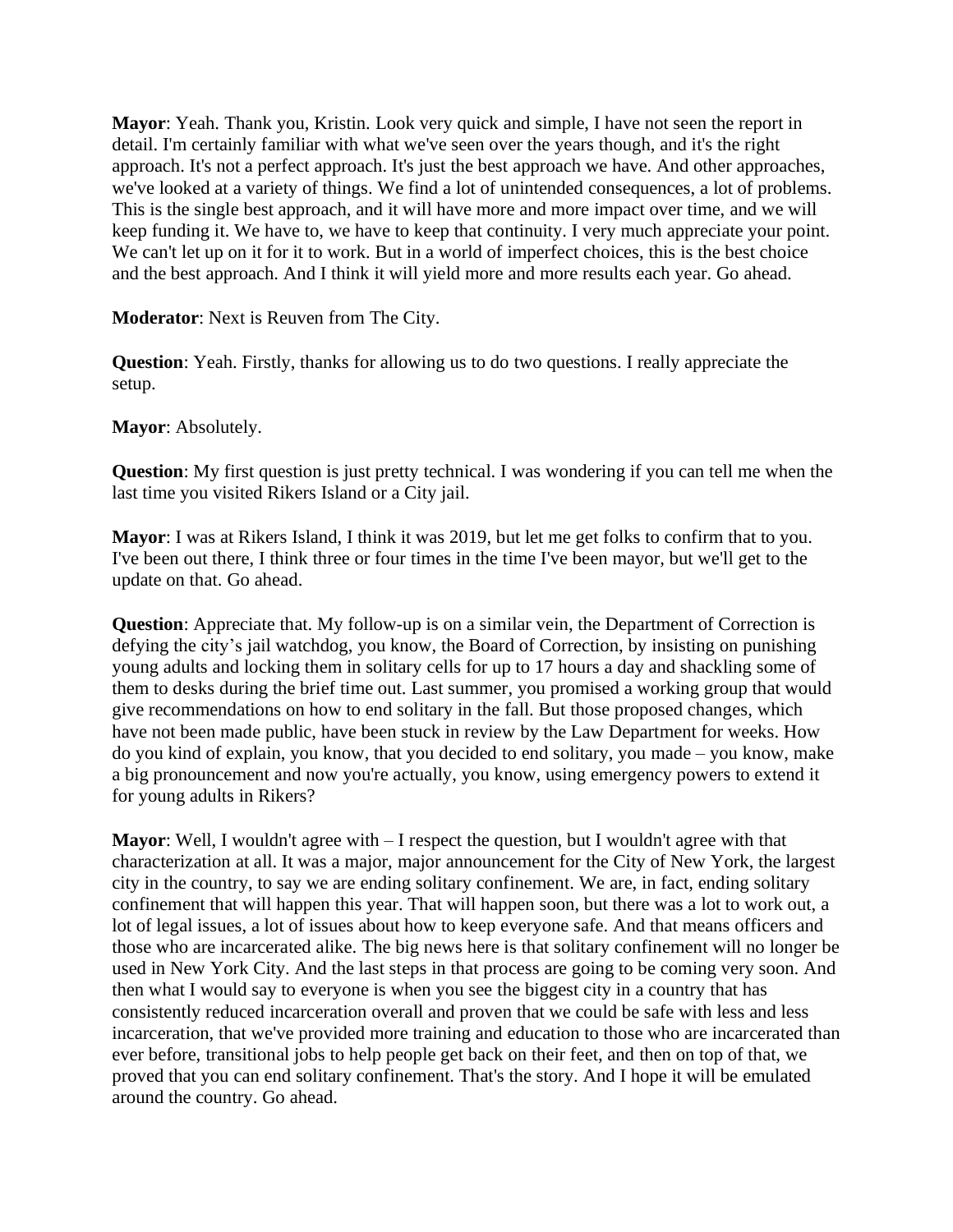**Moderator**: Next is Andrew from WNBC.

**Question**: Good morning, Mr. Mayor, and everyone on the call. If I can just circle back to what Dave asked about your impression of the Governor's remarks. I watched the remarks, and it didn't seem like he was denigrating the people of New York City. If we're being clear, wasn't he denigrating you? Wasn't this a comment about your leadership by mentioning the conditions of the city or did you take it a different way?

**Mayor**: Oh, I definitely take it a different way. As leaders, it's our responsibility to support our people, to respect our people. You have to have empathy. You have to have feelings for the people. You can't be just obsessed with yourself. You have to be about the people. When you see the people in New York City heroically fighting back, the health care heroes, the first responders, the Test and Trace Corps, the educators who brought back our schools, you can only look at that and say, thank you and congratulations, you're doing exactly what it takes to bring back a great city. When you look at the jobs coming back, when you look at all the folks who are saying, we're doubling down, we're committed to New York City. Any leader should say, thank you, that's right, we're moving forward. But to paint an apocalyptic picture  $-I$  mean, that's what Donald Trump would have done – you know, throw out some sharp terminologies and gaudy pictures of what's happening that don't resemble the reality. Look at this city, go around the neighborhoods of the city, people are fighting back. Neighborhoods are vibrant, we're turning the corner. That's what leaders should celebrate. And if they're not there must be an ulterior motive. And the ulterior motive is he doesn't want to talk about the nursing home scandal, the cover up of the facts with the nursing homes. He doesn't want to speak to the families who have lost their loved ones. He doesn't want to speak about the three women who have accused him of sexual harassment. That's what's really going on here. Go ahead, Andrew.

**Question**: You did say that a leader needs to get out there and answer questions, and he did do that yesterday. So, I'm wondering on that level, this is something you said he needed to do, and he did it. What does he need to do next?

**Mayor**: To me, full cooperation with all of these investigations, in every way acknowledge what has happened here. And we still haven't heard that truly. And I don't think this is over. I think we're going to get more and more information. So, the bottom line is we can't move forward if there isn't full honesty about what happened and a full acknowledgement of the suffering that has been caused. And we're nowhere close to that at this point. Go ahead.

**Moderator**: We have time for two more first. We'll go to Michael from the Daily News.

**Question**: Good morning, Mr. Mayor.

**Mayor**: Good morning, Michael. How you been?

**Question**: I'm all right. I'm all right. So back on the Cuomo questions here, you said yesterday for him to remain in office, he has to govern, and he has to answer questions every day. Could you just give us some more detail on what that means? I mean, what, from your perspective, does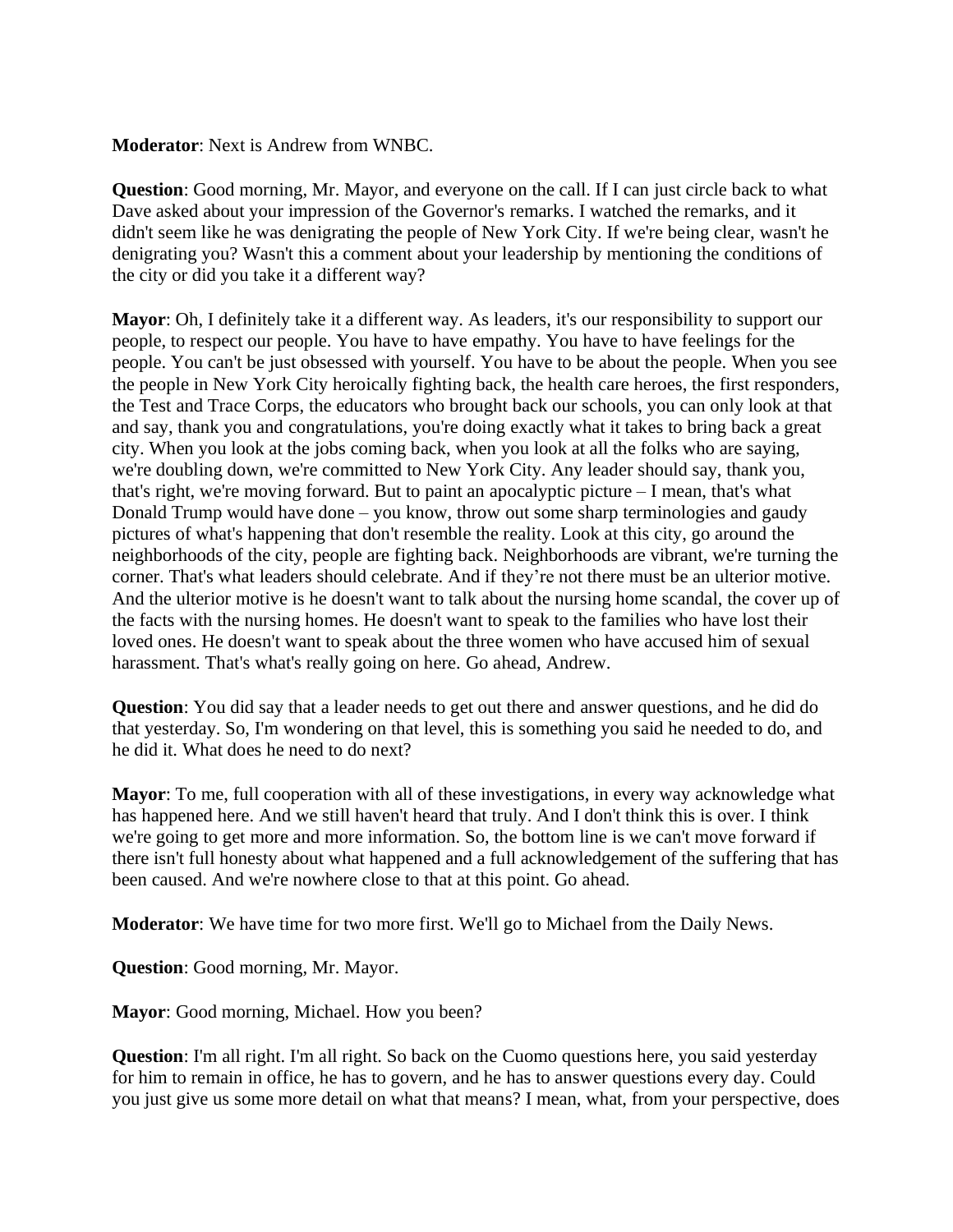he need to do to remain effective in office? You know Andrew just mentioned facing the press yesterday. I mean, moving forward, what does he need to do to be kind of an effective leader in government for him to, from your perspective, remain in that job?

**Mayor**: Look, I'd say, let's go to the big picture here. Effective leaders treat the Legislature with respect, treat county executives with respect, mayors with respect, and listen to the voices of people. There's a lot of things that need to happen and often happen. But restoring local control is absolutely necessary here. And I would've said that before all these scandals, I was saying that before all these scandals. To be a leader, sometimes, guess what, you have to share. You have to work with other people. You have to respect what's happening on the ground in communities. It's not just about one person. It's about the people as a whole. So, you know, I think something that would be an act of real respect for the people of New York State would be to restore full local control so all of us closest to the ground can get back to work doing what we do. Look, we have an incredible health care team. We've got Dr. Chokshi on the team, Dr. Varma, Dr. Katz. Respect the health care professionals, whether they're in Albany or in counties around the state, or cities around the state, respect the health care professionals, listen to them, follow their guidance. That's the kind of thing that would help us move forward. Go ahead, Michael.

**Question**: Okay. Just a follow up to that. So, I mean, if the Governor doesn't restore local control do you then envision calling on him to step down?

**Mayor**: Michael, that's not what I'm saying. I'm saying the right thing – you asked the question, what would it be like to actually effectively govern? We have more work to do to overcome this pandemic, but we're in a totally different situation than we were a year ago. And this city is recovering and recovering rapidly. Important fact, our OMB estimates are that we will have 4.5 million jobs in the city by the end of the year, the recovery is happening now. We could do more if we had more freedom to vaccinate, more ability to make our own decisions and move quickly, we need local control to do that. So, that's what good government would look like at this point, restoring the rule of law as it was, restoring the normalcy of government so we can get our job done. That's an example of smart, good government at this point in history,

**Moderator**: For our last question, we'll go to Nolan from the Post.

## **Mayor**: Nolan?

**Question**: Yes. Can you hear me?

**Mayor**: There you go. How are you doing, man? How are you doing?

**Question**: I'm all right. I'm all right. How are you?

**Mayor**: I'm hanging in.

**Question**: I was – you haven't explicitly ruled it out, so I figured I'd ask you, do you think you'd be a good governor?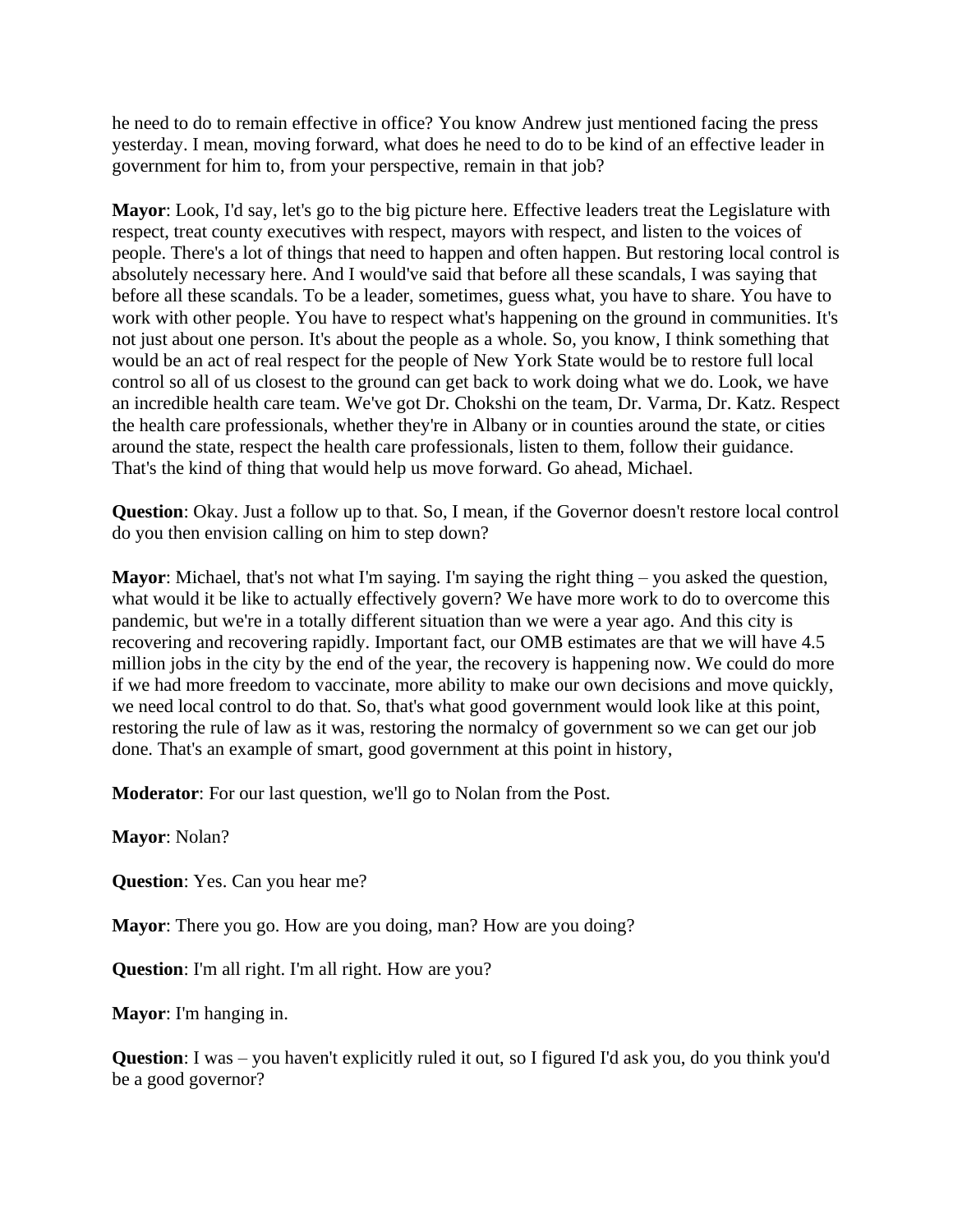**Mayor**: Nolan, Nolan, Nolan. Nolan, I – look, you watch these briefings every single day. I hope you can tell whatever aspect of the COVID crisis you asked me about, I'm deep in fighting back this crisis, working with our health care team, working with the people of the city to bring this city back strong. That's what I'm doing. That's where I'm focused on. The future will take care of itself. I'm focused on bringing the city back. Go ahead, Nolan.

**Question**: Well, the answer reminds me a lot of the answer you were providing in the run-up to 2019. That sort of – to that idea, to the idea of managing a huge bureaucracy, you've been talking about how it's important to treat colleagues and to treat subordinates with respect. And you've been blasting the Governor over his bullying of his staff and of lawmakers. There've been a lot of reports and talking to a lot of staffers of yours who say that you have your own tendencies when it comes to managing work. The Governor is a screamer. You're someone who can be deeply personally insulting, and you leave people questioning their self-doubt, oftentimes after interactions with you, especially if things haven't gone exactly to script. So, do you think that management style works, and have you adjusted it at all since many staffers went public with it in all of those open letters during the summer?

**Mayor**: Yeah. Nolan, I don't agree with any of your characterization with all due respect. There's a very, very intense place, but it's a place where we focus on collegiality and a team environment. We have to get a huge amount done. There's no place like New York City Hall in terms of how much has to get done each day, the intensity of the issues, the importance of the issues. It is a tough environment, but we all work together, and we have a team that reflects this entire city and, yeah, we have intense conversations, but I'll tell you one thing, even when I'm putting people through the paces, I ask everyone's view and opinion. One of the things I cherish is, I say the way we do things is everyone gets to recommend the course of action, which I think is highly respectful of people. I say, I want to hear what you think we should do. And that's how every meeting proceeds. And then I challenge to see if I think it's the right idea. And I test to see if it holds water, when we put things through the paces, and that should be an exacting process. But it's a process where I start by respecting the professionalism and the intelligence of the people in the room. And I think that's allowed us to do great things. That's why we got to Pre-K for All in record time, people literally said – go back and check all the coverage, Nolan – they said there was no way in hell we can have pre-K for every child in New York City and do it as quickly as we did it. But we did. You go over, you know, our affordable housing plan. People said it was going to be impossible. We got it done on pace, and in fact, we added 50 percent more. No one said, you know, wow, you guys are going to be able to bring down crime while reducing incarceration, while reducing the number of arrests, while implementing neighborhood policing, you're not going to be able to do all that. We did all that. And then this year, this last year building the biggest Test and Trace Corps in the country, bringing back the public schools when people said it couldn't be done. It took a lot of work, but I submit to you that the leadership approach I use gets things done because I choose great people. I ask them to show me the way, I put them through their paces, we come to an agreement, and then we move. And that's why we could do all these things.

So, everyone, look, this is a perfect segue to the last thing I want to say, which is New York City's moving forward. We've got momentum. We've got momentum in our vaccination effort. We have well over two million vaccinations and that's going to grow rapidly. We've got